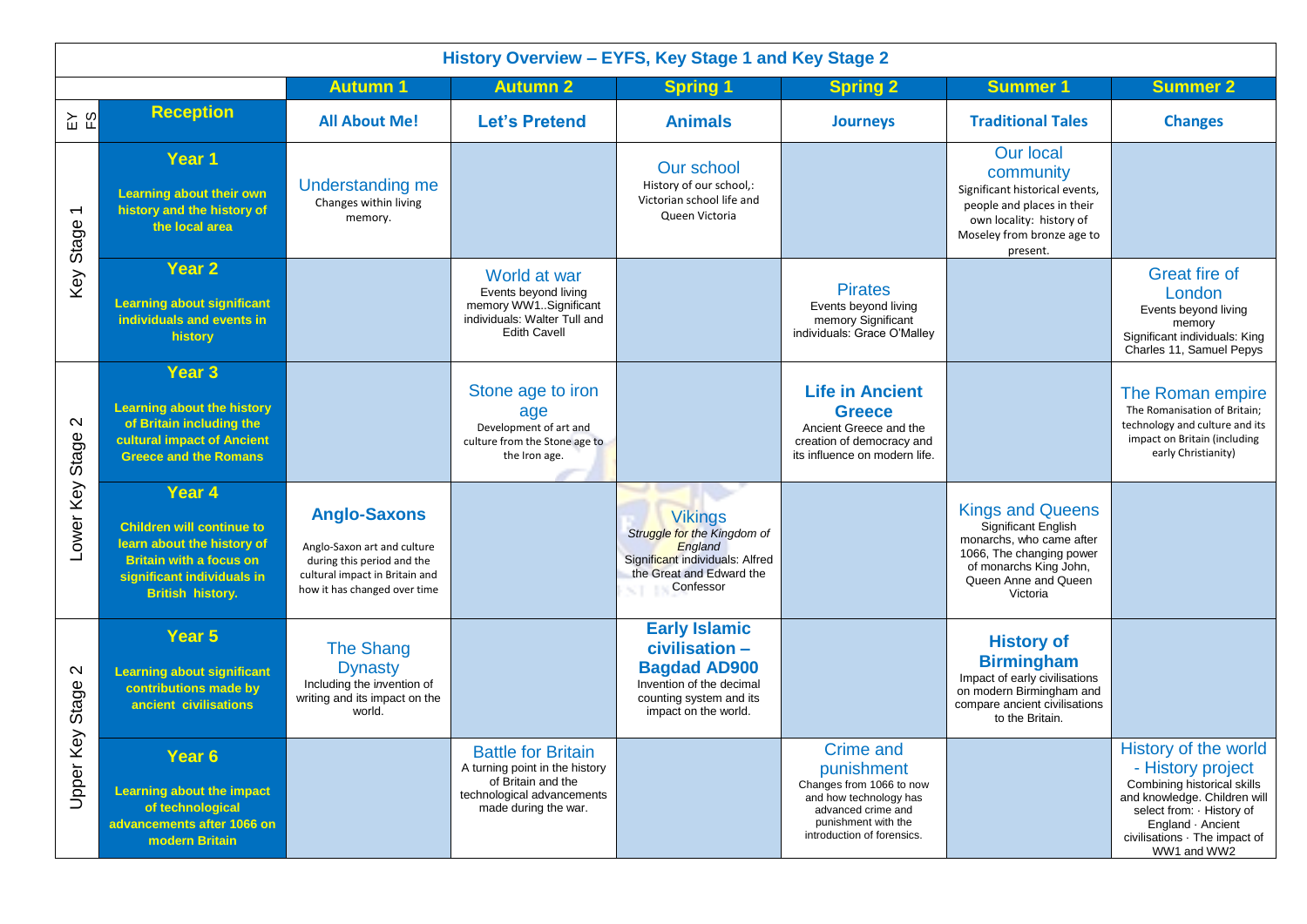| <b>Early Years Foundation Stage - Related to History</b>                                   |                                                                  |  |  |  |
|--------------------------------------------------------------------------------------------|------------------------------------------------------------------|--|--|--|
| <b>Communication and Language</b>                                                          | <b>Understanding the World</b>                                   |  |  |  |
| <b>Speaking Early Learning Goal</b>                                                        | <b>Past and Present Early Learning Goal</b>                      |  |  |  |
| -Participate in small group, class and one-to-one discussions, offering their own ideas,   | - Talk about the lives of the people around them and their roles |  |  |  |
| using recently introduced vocabulary;                                                      | in society;                                                      |  |  |  |
| - Offer explanations for why things might happen, making use of recently introduced        | - Know some similarities and differences between things in the   |  |  |  |
| vocabulary from stories, non-fiction, rhymes and poems when appropriate;                   | past and now, drawing on their experiences and what has been     |  |  |  |
| - Express their ideas and feelings about their experiences using full sentences, including | read in class:                                                   |  |  |  |
| use of past, present and future tenses and making use of conjunctions, with modelling and  | - Understand the past through settings, characters and events    |  |  |  |
| support from their teacher.                                                                | encountered in books read in class and storytelling;             |  |  |  |
|                                                                                            |                                                                  |  |  |  |

|                                                             | <b>Autumn 1</b>                          | <b>Autumn 2</b>                    | <b>Spring 1</b> | <b>Spring 2</b>         | <b>Summer 1</b>          | <b>Summer 2</b>       |
|-------------------------------------------------------------|------------------------------------------|------------------------------------|-----------------|-------------------------|--------------------------|-----------------------|
|                                                             | <b>All About Me!</b>                     | <b>Let's Pretend</b>               | <b>Animals</b>  | <b>Journeys</b>         | <b>Traditional Tales</b> | <b>Changes</b>        |
| Talk about the lives of the<br>people around them and their | All About Me posters                     | Celebrating Difference<br>(Jigsaw) |                 |                         |                          |                       |
| roles in society;                                           | Our school environment                   |                                    |                 |                         |                          |                       |
|                                                             | and people who help us,<br>e.g. teachers |                                    |                 |                         |                          |                       |
|                                                             |                                          |                                    |                 |                         |                          |                       |
|                                                             | Our local community and                  |                                    |                 |                         |                          |                       |
|                                                             | people who help us, e.g.                 |                                    |                 |                         |                          |                       |
|                                                             | GP and PCSO (visitors)                   |                                    |                 |                         |                          |                       |
| Know some similarities and                                  |                                          |                                    |                 | Visit to Wythall        |                          | Comparing old and new |
| differences between things in                               |                                          |                                    | IST 1826        | <b>Transport Museum</b> |                          | toys                  |
| the past and now, drawing on                                |                                          |                                    |                 | Comparing Old and       |                          |                       |
| their experiences and what has                              |                                          |                                    |                 | <b>New Vehicles</b>     |                          |                       |
| been read in class;                                         |                                          |                                    |                 |                         |                          |                       |
| - Understand the past through                               | Consider settings,                       |                                    |                 | Space - sequencing      | Consider settings,       |                       |
| settings, characters and                                    | characters and events                    |                                    |                 | events of people going  | characters and events    |                       |
| events encountered in books                                 | from stories comparing                   |                                    |                 | to space, dog going to  | from stories comparing   |                       |
| read in class and storytelling;                             | past to present:                         |                                    |                 | space, first woman to   | past to present:         |                       |
|                                                             | Harry and the Dinosaurs                  |                                    |                 | go to space, rocket     | The Gingerbread Man      |                       |
|                                                             | <b>Start School</b>                      |                                    |                 | going to space          | The Gigantic Turnip      |                       |
|                                                             |                                          |                                    |                 |                         | Jack and the Beanstalk   |                       |
|                                                             |                                          |                                    |                 |                         | Little Red Hen           |                       |
|                                                             |                                          |                                    |                 |                         | The Leopard's Drum       |                       |
|                                                             |                                          |                                    |                 |                         |                          |                       |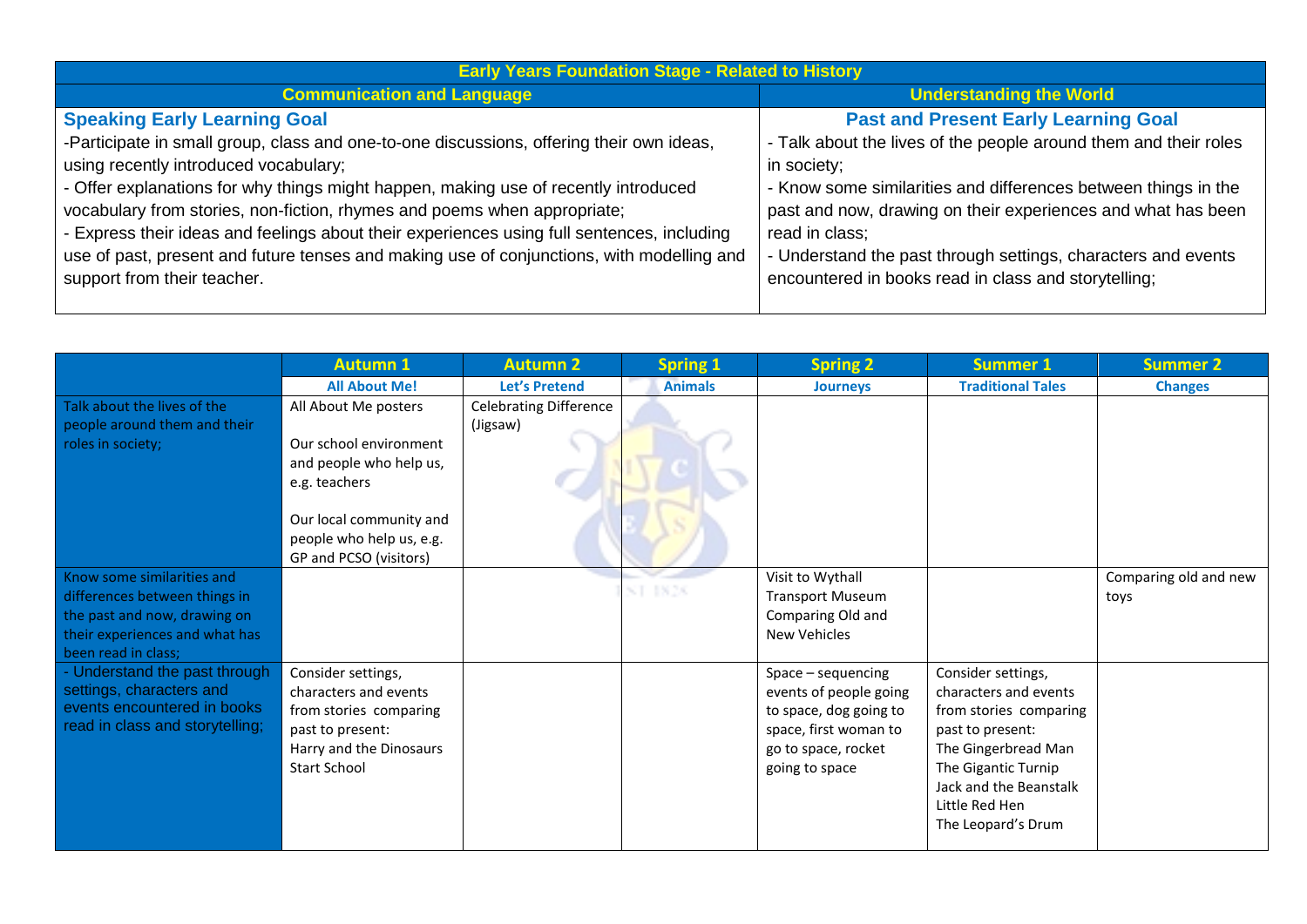## **Purpose of study**

A high-quality history education will help pupils gain a coherent knowledge and understanding of Britain's past and that of the wider world. It should inspire pupils' curiosity to know more about the past. Teaching should equip pupils to ask perceptive questions, think critically, weigh evidence, sift arguments, and develop perspective and judgement. History helps pupils to understand the complexity of people's lives, the process of change, the diversity of societies and relationships between different groups, as well as their own identity and the challenges of their time.

## **Aims**

The national curriculum for history aims to ensure that all pupils:

• know and understand the history of these islands as a coherent, chronological narrative, from the earliest times to the present day: how people's lives have shaped this nation and how Britain has influenced and been influenced by the wider world know and understand significant aspects of the history of the wider world: the nature of ancient civilisations; the expansion and dissolution of empires; characteristic features of past non-European societies; achievements and follies of mankind

• gain and deploy a historically grounded understanding of abstract terms such as 'empire', 'civilisation', 'parliament' and 'peasantry'

• understand historical concepts such as continuity and change, cause and consequence, similarity, difference and significance, and use them to make connections, draw contrasts, analyse trends, frame historically-valid questions and create their own structured accounts, including written narratives and analyses

• understand the methods of historical enquiry, including how evidence is used rigorously to make historical claims, and discern how and why contrasting arguments and interpretations of the past have been constructed

• gain historical perspective by placing their growing knowledge into different contexts, understanding the connections between local, regional, national and international history; between cultural, economic, military, political, religious and social history; and between short- and long-term timescales.

## **National Curriculum - Key stage 1**

Pupils should develop an awareness of the past, using common words and phrases relating to the passing of time. They should know where the people and events they study fit within a chronological framework and identify similarities and differences between ways of life in different periods. They should use a wide vocabulary of everyday historical terms. They should ask and answer questions, choosing and using parts of stories and other sources to show that they know and understand key features of events. They should understand some of the ways in which we find out about the past and identify different ways in which it is represented.

In planning to ensure the progression described above through teaching about the people, events and changes outlined below, teachers are often introducing pupils to historical periods that they will study more fully at key stages 2 and 3.

Pupils should be taught about:

- changes within living memory. Where appropriate, these should be used to reveal aspects of change in national life
- events beyond living memory that are significant nationally or globally [for example, the Great Fire of London, the first aeroplane flight or events commemorated through festivals or anniversaries]
- the lives of significant individuals in the past who have contributed to national and international achievements. Some should be used to compare aspects of life in different periods [for example, Elizabeth I and Queen Victoria, Christopher Columbus and Neil Armstrong, William Caxton and Tim Berners-Lee, Pieter Bruegel the Elder and LS Lowry, Rosa Parks and Emily Davison, Mary Seacole and/or Florence Nightingale and Edith Cavell] significant historical events, people and places in their own locality.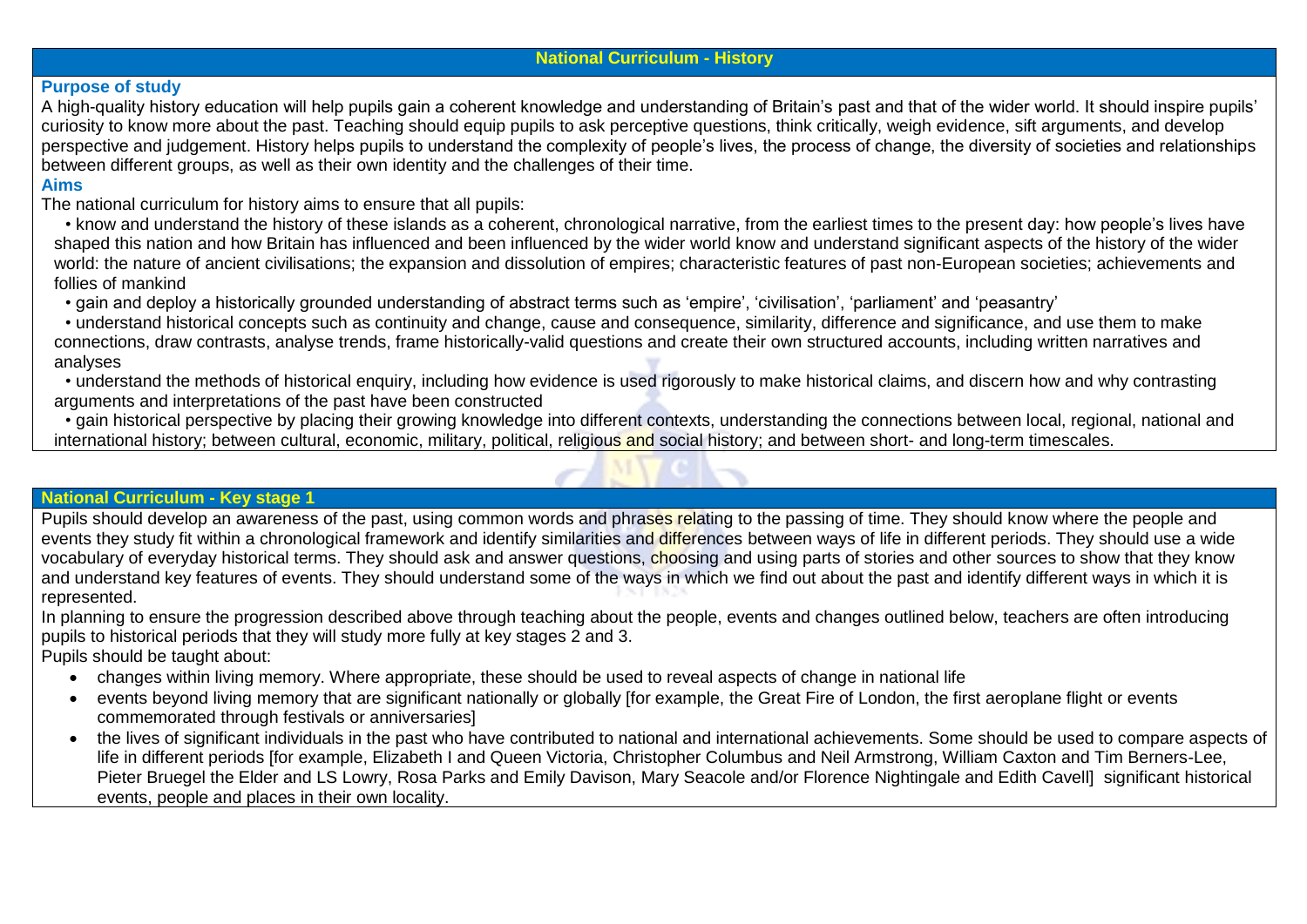|                                             | <b>Understanding me</b>                                                          | <b>Our school</b>                                                                          | Our local community                                                                     |
|---------------------------------------------|----------------------------------------------------------------------------------|--------------------------------------------------------------------------------------------|-----------------------------------------------------------------------------------------|
| Year 1                                      | NC obj: Changes within living memory.                                            | NC obj: Significant historical events, people                                              | NC obj: Significant historical events, people                                           |
| <b>Learning about their</b>                 | Children will focus on learning about                                            | and places in their own locality.                                                          | and places in their own locality.                                                       |
| own history and the<br>history of the local | their own lives (within the construct of<br>past, present and future) while also | Children will learn about the history of our<br>school, comparing it to schools during the | Children will learn about the history of the<br>local area focusing on Moseley bog as a |
| area                                        | exploring their family.                                                          | Victorian period.                                                                          | historical site with human presence dating                                              |
|                                             |                                                                                  | (6 Hours)                                                                                  | back to the Bronze age.                                                                 |
|                                             | (6 Hours)                                                                        |                                                                                            | (6 Hours)                                                                               |
|                                             | World at war Significant individuals - Walter                                    | <b>Pirates</b>                                                                             | <b>Great fire of London</b>                                                             |
|                                             | <b>Tull and Edith Cavel</b>                                                      | Significant individuals -                                                                  | Significant individuals -                                                               |
|                                             | NC obj: The lives of significant                                                 | <b>Grace O'Malley</b>                                                                      | <b>Charles II</b>                                                                       |
| Year 2                                      | individuals in the past who have                                                 | NC obj: The lives of significant individuals in                                            | NC obj: Events beyond living memory that                                                |
|                                             | contributed to national and international                                        | the past who have contributed to national and                                              | are significant nationally or globally.                                                 |
| <b>Learning about</b>                       | achievements.                                                                    | international achievements.                                                                | Children will learn about the Great fire of                                             |
| significant individuals                     | Children will learn about the history and                                        | Children will explore the past by examining                                                | London while exploring the role of the                                                  |
| and events in history                       | importance of Walter Tull and Edith                                              | their ideas about pirates, looking at the lives of                                         | monarchy during this period. (Charles II)                                               |
|                                             | Cavel. Children will compare the lives<br>of Walter Tull to Edith Cavel          | significant women in the 16 <sup>th</sup> /17 <sup>th</sup> Century and                    | (6 Hours)                                                                               |
|                                             | (6 Hours)                                                                        | answering the question of 'was Grace O'Malley                                              |                                                                                         |
|                                             |                                                                                  | a pirate.<br>$(6$ Hours)                                                                   |                                                                                         |

|           | To investigate and interpret the past                                                                                                                                                                                                                                                                                                                                                                                          | To build an overview of<br>world history                                                                                                                                                                           | <b>To understand</b><br>chronology                                                                                                                                                    | <b>To communicate</b><br>historically                                                                                                                                                                             |  |  |  |
|-----------|--------------------------------------------------------------------------------------------------------------------------------------------------------------------------------------------------------------------------------------------------------------------------------------------------------------------------------------------------------------------------------------------------------------------------------|--------------------------------------------------------------------------------------------------------------------------------------------------------------------------------------------------------------------|---------------------------------------------------------------------------------------------------------------------------------------------------------------------------------------|-------------------------------------------------------------------------------------------------------------------------------------------------------------------------------------------------------------------|--|--|--|
| Year      | • Children should begin to describe similarities and differences<br>in their own lives using photos of physical artefacts.<br>• Children should ask and answer questions about the past to<br>build their knowledge.<br>• Children should understand the different ways the past is<br>represented (photos, stories).<br>• Children should identify similarities and differences between<br>ways of life in different periods. | • Children to begin to<br>describe similarities and<br>differences in artefacts.<br>• Children should be able to<br>identify different ways to<br>represent the past using<br>photos, video, audio and<br>stories. | • Children will sequence<br>events and objects into<br>chronological order.<br>• Children should be able<br>to place their own<br>history and local history<br>events on a timeline.  | • Children to use words and<br>phrases relating to the<br>passing of time such as<br>past, present, then and<br>now.<br>• Children should be able to<br>sort artefacts into 'then' and<br>'now'.                  |  |  |  |
| Year<br>2 | • Children will find out about significant individuals from the<br>past.<br>• Children will use sources (such as photos, stories or<br>artefacts) to support their understanding of the past.<br>• Children to compare and contrast evidence from the past.<br>• Children to ask and answer questions, using sources, to<br>show they know and understand key events in history.                                               | • Children should be able to<br>describe significant events<br>from the past using vey<br>vocabulary.<br>• Children will compare<br>pictures or photos of<br>people and events from the<br>past.                   | • Children to sequence<br>sources (photos,<br>artefacts) closer together<br>in time in chronological<br>order.<br>• Children to sequence<br>photos from different<br>periods of time. | • Children to use a wider<br>range of words and phrases<br>relating to the topic,<br>including key vocab from<br>Year 1 about time.<br>• Children will use sources to<br>help them communicate<br>about the past. |  |  |  |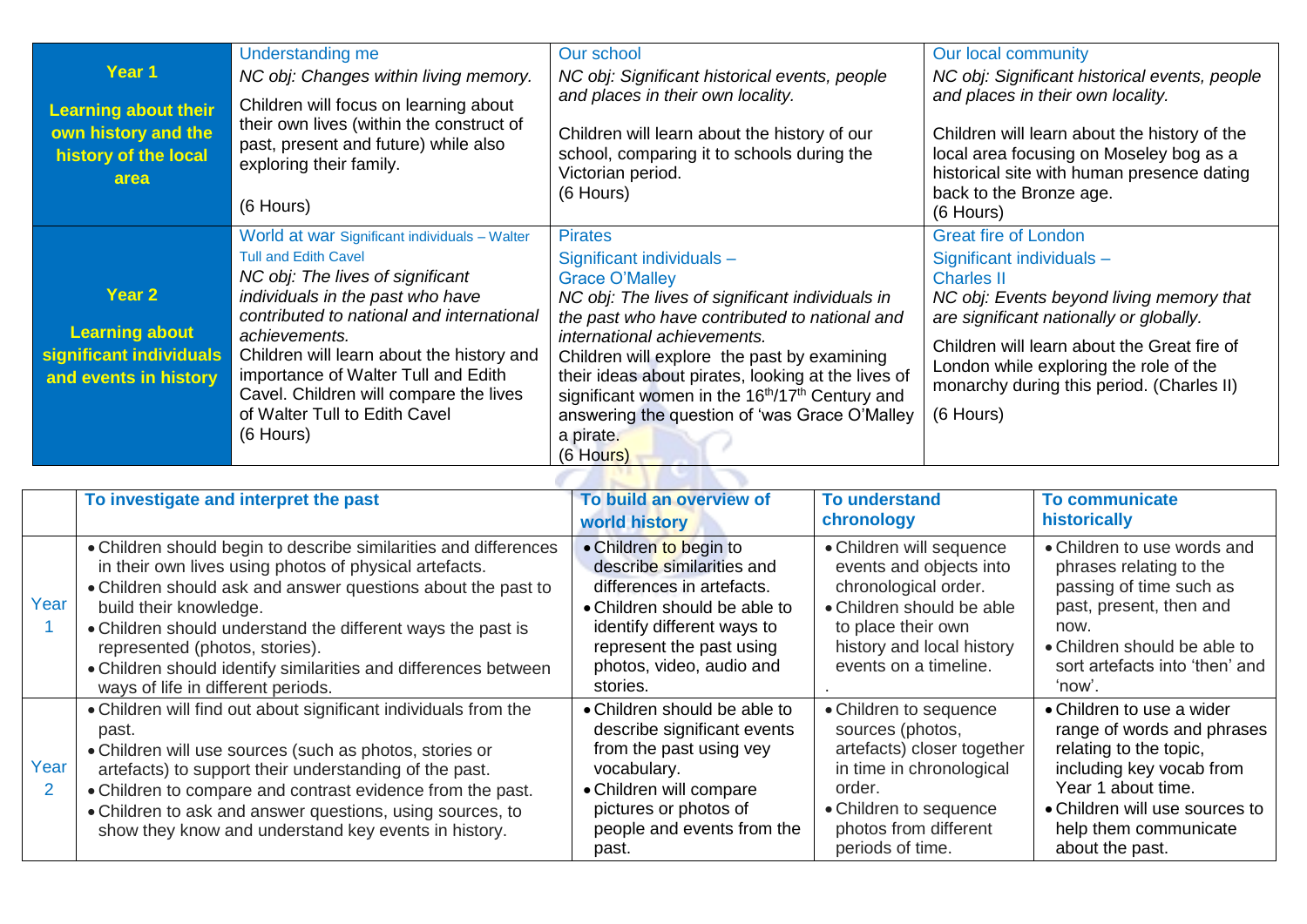## **National Curriculum - Key stage 2**

Pupils should continue to develop a chronologically secure knowledge and understanding of British, local and world history, establishing clear narratives within and across the periods they study. They should note connections, contrasts and trends over time and develop the appropriate use of historical terms. They should regularly address and sometimes devise historically valid questions about change, cause, similarity and difference, and significance. They should construct informed responses that involve thoughtful selection and organisation of relevant historical information. They should understand how our knowledge of the past is constructed from a range of sources. In planning to ensure the progression described above through teaching the British, local and world history outlined below, teachers should combine overview and depth studies to help pupils understand both the long arc of development and the complexity of specific aspects of the content.

changes in Britain from the Stone Age to the Iron Age

Examples (non-statutory) This could include: late Neolithic hunter-gatherers and early farmers, for example, Skara Brae; Bronze Age religion, technology and travel, for example, Stonehenge; Iron Age hill forts: tribal kingdoms, farming, art and culture

• the Roman Empire and its impact on Britain

Examples (non-statutory) This could include: Julius Caesar's attempted invasion in 55-54 BC; the Roman Empire by AD 42 and the power of its army; successful invasion by Claudius and conquest, including Hadrian's Wall; British resistance, for example, Boudica; 'Romanisation' of Britain: sites such as Caerwent and the impact of technology,; culture and beliefs, including early Christianity

Britain's settlement by Anglo-Saxons and Scots

Examples (non-statutory) This could include: Roman withdrawal from Britain in c. AD 410 and the fall of the western Roman; Empire Scots invasions from Ireland to north Britain (now Scotland); Anglo-Saxon invasions, settlements and kingdoms: place names and village life; Anglo-Saxon art and culture; Christian conversion – Canterbury, Iona and Lindisfarne

• the Viking and Anglo-Saxon struggle for the Kingdom of England to the time of Edward the Confessor

Examples (non-statutory) This could include: Viking raids and invasion; resistance by Alfred the Great and Athelstan, first king of England; further Viking invasions and Danegeld; Anglo-Saxon laws and justice; Edward the Confessor and his death in 1066.

• a local history study

Examples (non-statutory) a depth study linked to one of the British areas of study listed above; a study over time tracing how several aspects of national history are reflected in; the locality (this can go beyond 1066) a study of an aspect of history or a site dating from a period beyond 1066 that is significant in the locality.

a study of an aspect or theme in British history that extends pupils' chronological knowledge beyond 1066

Examples (non-statutory) the changing power of monarchs using case studies such as John, Anne and Victoria; changes in an aspect of social history, such as crime and punishment from the Anglo-Saxons to the present or leisure and entertainment in the 20th Century the legacy of Greek or Roman culture (art, architecture or literature) on later periods in British history, including the present day a significant turning point in British history, for example, the first railways or the Battle of Britain

- the achievements of the earliest civilizations an overview of where and when the first civilizations appeared and a depth study of one of the following: Ancient Sumer; The Indus Valley; Ancient Egypt; The Shang Dynasty of Ancient China
- Ancient Greece a study of Greek life and achievements and their influence on the western world
- a non-European society that provides contrasts with British history one study chosen from: early Islamic civilization, including a study of Baghdad c. AD 900; Mayan civilization c. AD 900; Benin (West Africa) c. AD 900-1300.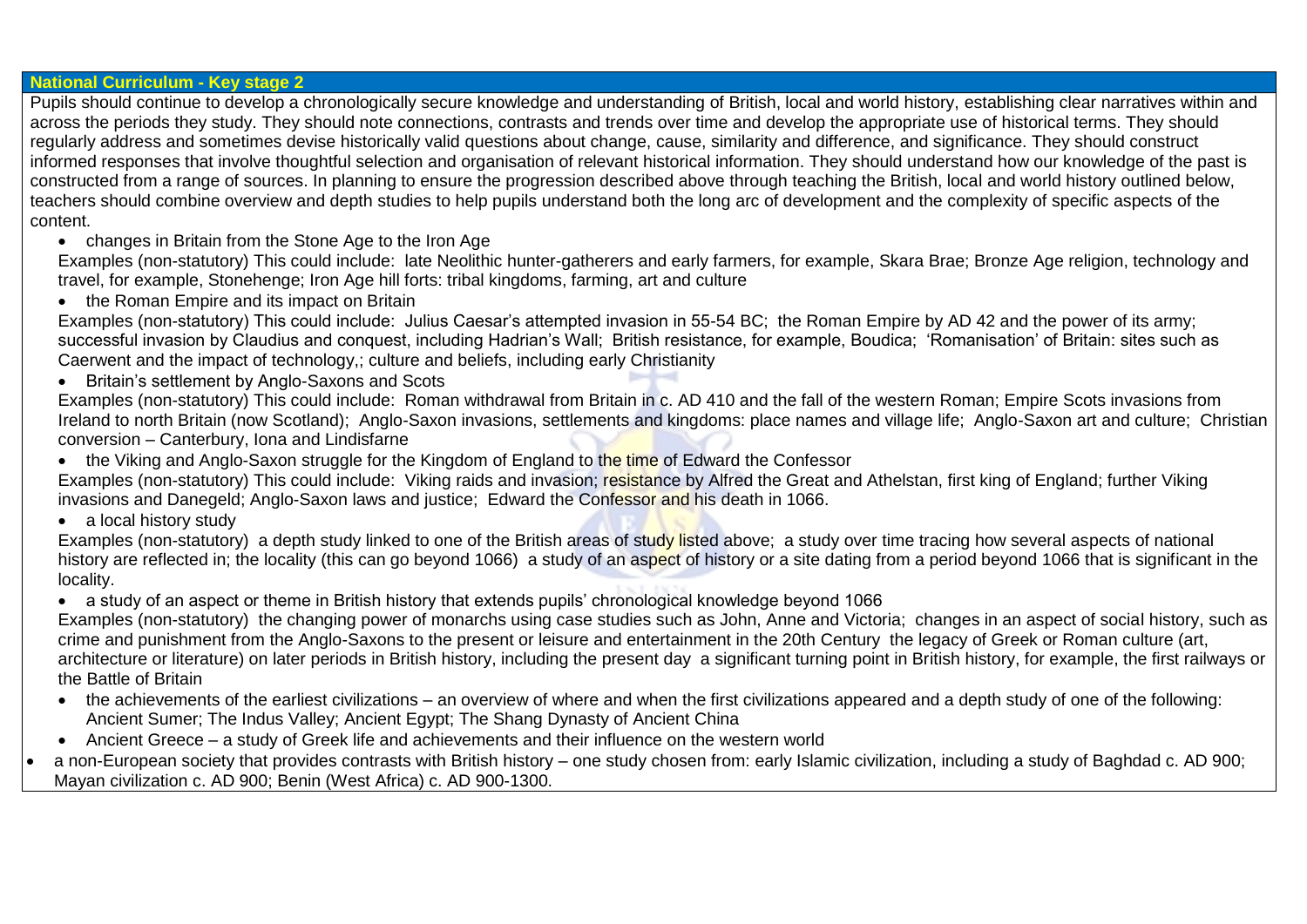|       |                                   | Stone age to iron age                                    | <b>Life in Ancient Greece</b>                      | The Roman empire                                                                                       |
|-------|-----------------------------------|----------------------------------------------------------|----------------------------------------------------|--------------------------------------------------------------------------------------------------------|
|       | Year 3                            | NC obj: Changes in Britain from the                      | NC obj: Ancient Greece and its influence on the    | NC obj: The Roman Empire and its impact on                                                             |
|       |                                   | Stone Age to the Iron Age.                               | western world                                      | Britain                                                                                                |
|       | <b>Learning about the history</b> | Children will learn about how art and                    | Children will learn about Ancient Greece and the   | Children will learn about the history of the Roman                                                     |
|       | of Britain including the          | culture developed from the Stone<br>age to the Iron age. | creation of democracy, including its impact to our | empire with a focus on the Romanisation of Britain;<br>focusing on art and culture during this period, |
|       | cultural impact of Ancient        |                                                          | world.                                             | including its impact on Britain.                                                                       |
| Z     | <b>Greece and the Romans</b>      | (6 Hours)                                                | Children will compare democracy in Ancient         | (6 Hours)                                                                                              |
|       |                                   |                                                          | Greece to democracy today                          |                                                                                                        |
| Stage |                                   |                                                          | (6 Hours)                                          |                                                                                                        |
| Key   |                                   | <b>Anglo Saxons</b>                                      | <b>Vikings</b>                                     | <b>Kings and Queens</b>                                                                                |
|       |                                   | NC obj: Britain's settlement by Anglo-                   | NC obj: The Viking and Anglo-Saxon struggle for    | NC obj: A study of an aspect or theme in British                                                       |
| Lower | Year 4                            | Saxons and Scots                                         | the Kingdom of England to the time of Edward the   | history that extends pupils' chronological knowledge                                                   |
|       | <b>Children will continue to</b>  | Children will focus on Anglo-Saxon                       | Confessor                                          | beyond 1066                                                                                            |
|       | learn about the history of        | art and culture during this period and                   | Children will learn about Alfred the Great and its | Children will learn about significant English                                                          |
|       | <b>Britain with a focus on</b>    | the cultural impact in Britain and how                   | battle against the Vikings, to the death of Edward | monarchs, who came after Edward the confessors                                                         |
|       | significant individuals in        | it has changed over time                                 | the Confessor's death in 1066.                     | death in 1066, focusing on comparing Queen Anne                                                        |
|       | <b>British history.</b>           | (6 Hours)                                                | Significant individuals: Alfred the Great and      | and Queen Victoria.                                                                                    |
|       |                                   |                                                          | <b>Edward the Confessor</b>                        | Significant individual: Queen Anne and Queen                                                           |
|       |                                   |                                                          | (6 Hours)                                          | Victoria (6 Hours)                                                                                     |
|       |                                   |                                                          |                                                    |                                                                                                        |

**Contract of the American** 

٦.

|           | To investigate and interpret the past                                                                                                                                                                                                                                                                    | To build an overview of world history                                                                                                                                                                                                                                                                                                                                   | <b>To understand chronology</b>                                                                                                                                                                                                                                                                                                          | To communicate historically                                                                                                                                                                                                                                                                                                                                                                  |
|-----------|----------------------------------------------------------------------------------------------------------------------------------------------------------------------------------------------------------------------------------------------------------------------------------------------------------|-------------------------------------------------------------------------------------------------------------------------------------------------------------------------------------------------------------------------------------------------------------------------------------------------------------------------------------------------------------------------|------------------------------------------------------------------------------------------------------------------------------------------------------------------------------------------------------------------------------------------------------------------------------------------------------------------------------------------|----------------------------------------------------------------------------------------------------------------------------------------------------------------------------------------------------------------------------------------------------------------------------------------------------------------------------------------------------------------------------------------------|
| Year<br>3 | • Children to identify and give<br>reasons for the different ways the<br>past is represented.<br>• Children to understand primary<br>and secondary sources and<br>evaluate the effectiveness.<br>• Children to look at the cultural<br>impact of different periods of time<br>such as art or philosophy. | • Children to learn about the everyday lives<br>of the people they study.<br>• Children to compare the everyday lives of<br>different periods of time from Stone age<br>to the roman empire.<br><b>JAN 1828</b><br>• Children to start developing an<br>understanding of ancient civilisations and<br>empire.                                                           | • Children to be able to place the<br>Stone age to Iron age in<br>chronological order on a timeline.<br>• Children should be able to identify<br>BC and AD on a time line.<br>• Children to use dates to describe<br>events and time periods and place<br>them on a time line.                                                           | • Children to use appropriate historical<br>vocabulary to communicate,<br>including: dates; time period; era;<br>change; chronology, ancient<br>civilisation, Neolithic, BC / AD,<br>change / continuity, significant,<br>cause / consequence, impact.<br>• Children to use vocabulary related to<br>the period of study.                                                                    |
| Year      | • Children to develop a further<br>understanding of primary and<br>secondary sources and evaluate<br>its effectiveness.<br>• Children to use sources to<br>generate questions about the<br>past.<br>• Children to investigate the past<br>using textbooks and the internet.                              | • Children to use different sources to build<br>a picture of life in the past.<br>• Children to understand the importance of<br>significant individuals and their<br>contributions.<br>• Children to understand the role of<br>monarchs in British history.<br>• Children to understand the impact of the<br>Viking / Anglo-Saxon / Scots invasions<br>and settlements. | • Children to understand where on a<br>timeline significant individuals were<br>alive.<br>• Children to confidently place different<br>time periods being studied in<br>chronological order on a timeline.<br>• Children to understand the concept<br>of change over time, representing<br>this, along with evidence, on a<br>time line. | • Children to use appropriate historical<br>vocabulary to communicate,<br>including: dates; time period; era;<br>change; chronology, legacy, ancient<br>civilisation, Neolithic, BC / AD,<br>change / continuity, significant,<br>cause / consequence, impact<br>• Children to use vocabulary specific<br>based on the period of time.<br>• Children to use dates when<br>describing events. |

d.